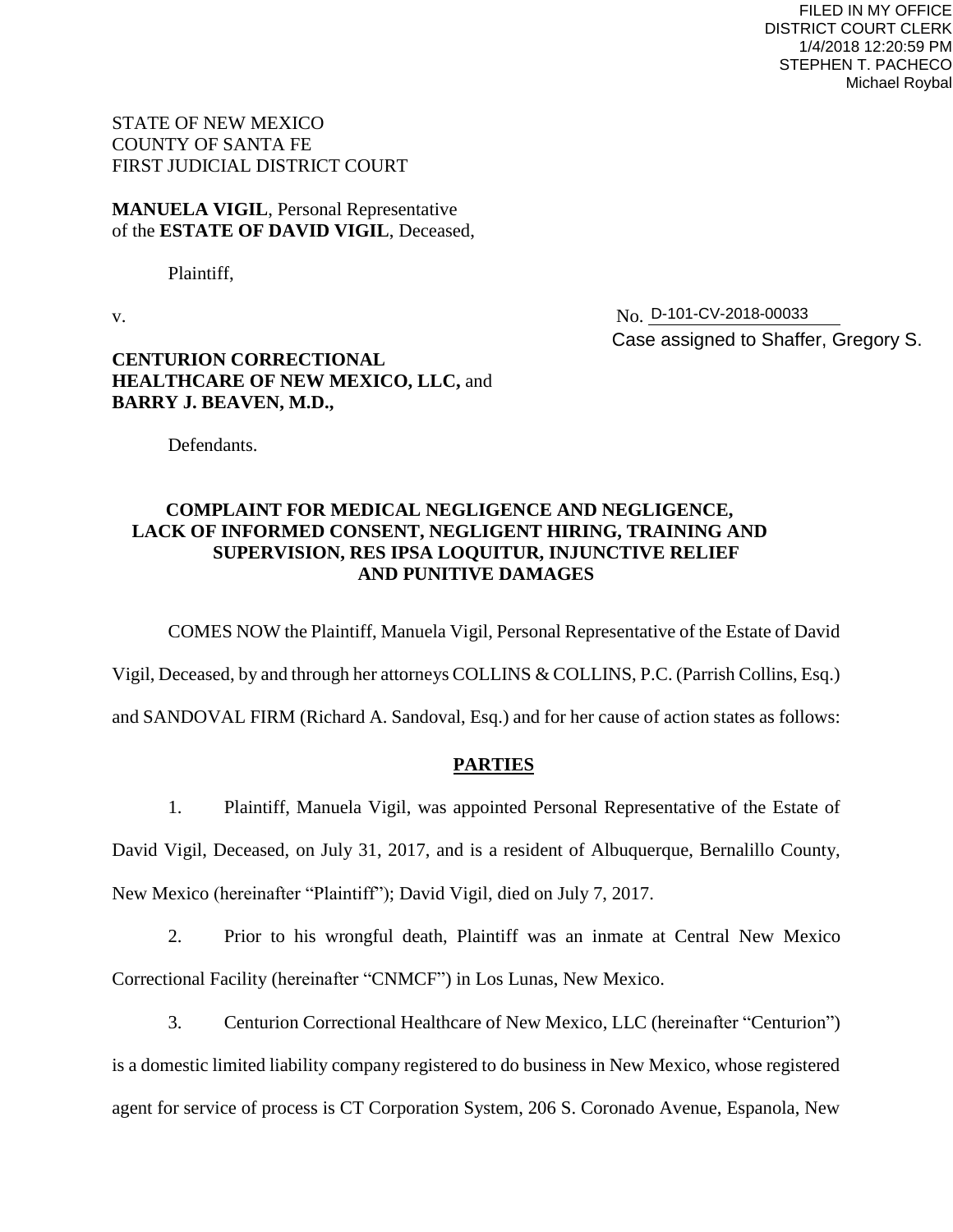Mexico, 87532-2792.

4. At all material times, Centurion acted through its owners, officers, directors, employees, agents or apparent agents, including, but not limited to, administrators, management, nurses, doctors, technicians and other staff, and is responsible for their acts or omissions pursuant to the doctrines of respondeat superior, agency or apparent agency.

5. Centurion is responsible for providing medical care to inmates in the New Mexico Department of Corrections prison system pursuant to a contract with that agency of the State of New Mexico beginning on June 1, 2016 and continuing to the present.

6. By contract with the State of New Mexico, Centurion is solely responsible for medical care to inmate patients in the Long-Term Care Unit (LTCU) at Central New Mexico Correctional Facility.

7. Upon information and belief, Barry J. Beaven, M.D., is an employee of Centurion.

8. Upon information and belief, Barry J. Beaven, M.D., as an agent for Centurion, was responsible for the care of patients in the LTCU at all times relevant to this complaint.

#### **JURISDICTION AND VENUE**

9. All acts complained of herein occurred in Los Lunas, Estancia County, State of New Mexico.

10. Centurion's registered agent is in Espanola, New Mexico.

11. The contract for prison medical services between Centurion and the State of New Mexico was, upon information and belief, executed in Santa Fe, New Mexico.

12. Jurisdiction and venue are proper with this Court pursuant to NMSA § 38-3-1 (A).

13. David Vigil is deceased, therefore, the Prison Litigation Reform Act is inapplicable.

#### **STATEMENT OF FACTS**

14. Mr. Vigil had a history of a seizure disorder, Hepatitis C (HCV), poly-substance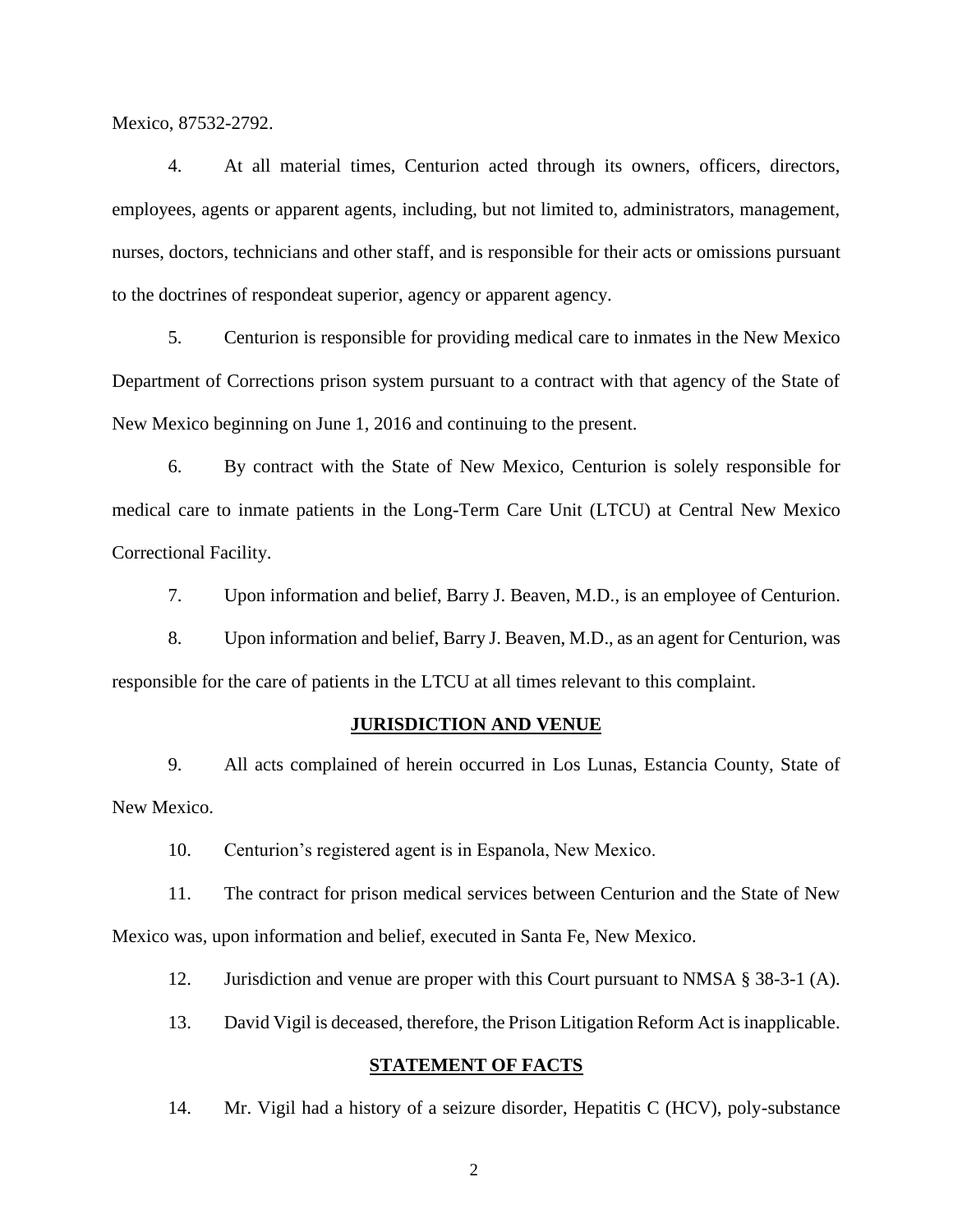abuse, depression Hypertension, epilepsy, Insulin-dependent Diabetes Mellitus (DM), Cerebrovascular Accident (CVA) and diabetic neuropathy in both feet.

15. Mr. Vigil had been recurrently evaluated at the Bernalillo County Metropolitan Detention Center (MDC) for opiate withdrawal.

16. Mr. Vigil was taking Fluoxetine and Mirtazapine for anxiety and depression and Oxcarbazepine for epilepsy

17. During his incarceration at the Metropolitan Detention Center, from April 26, 2017 to April 27, 2017, Mr. Vigil reported for a sick call, complaining of a head cold and back/neck aches.

18. Mr. Vigil walked very slowly to get to the SC Nurse and noted that he was very tired and that his body hurt.

19. Mr. Vigil complained of red/itchy eyes, stuffy nose, sneezing, sore throat, cough, fever, that he was achy, had a headache and general malaise.

20. Mr. Vigil was evaluated by Natalie Vance, RN and also consulted with Christopher Mercer, P.A.

21. Mr. Vigil's vitals were recorded at BP 92/60, HR 83, RR 20, temperature 99.7- 101.3 degrees and his O2 Saturation level was at 97%.

22. Mr. Vigil was transferred to New Mexico Central Correctional Facility on April 28, 2017.

23. On April 28, 2017, Mr. Vigil complained of daily headaches and reported blurred/double vision and hearing loss, weakness in his legs, tingling or numbness, and back pain.

24. At this time, Mr. Vigil had clear neurological symptoms along with the pre-existing neck pain and headaches.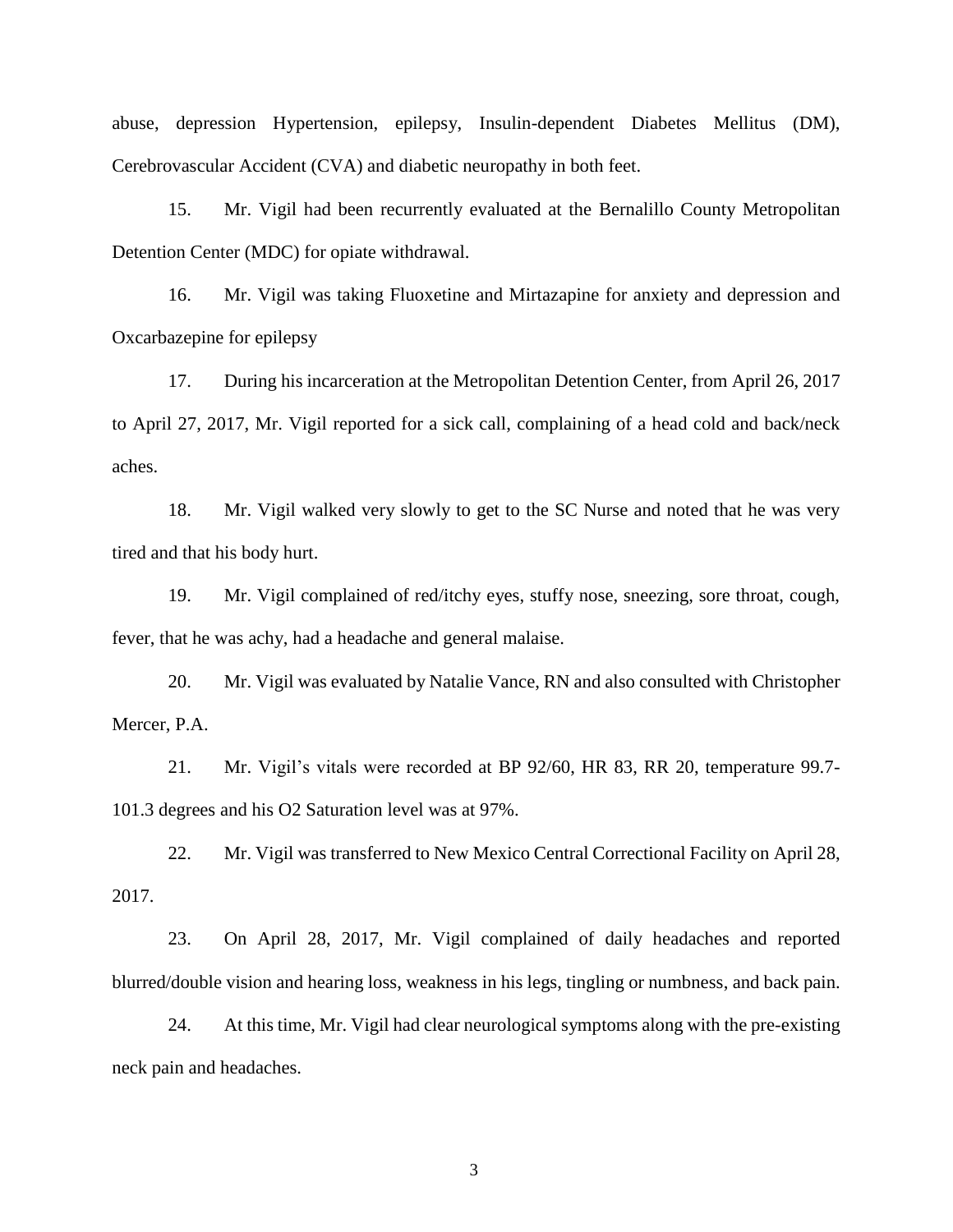25. Mr. Vigil was evaluated by a CNMCF Psychiatrist, instead of a medical doctor, and advised to continue current medications: Mirtazapine, Fluoxetine and Oxcarbazepine.

26. On May 1, 2017 and May 2, 2017, labs were drawn for Mr. Vigil.

27. On May 3, 2017 physical examination of Mr. Vigil noted no acute distress.

28. It was noted that Mr. Vigil was thin and frail and he had no neck mass or adenopathy, he had no tenderness to back and full mobility, extremities were within normal limits and also with full mobility.

29. It was noted that Mr. Vigil walked slowly with a stiff gait.

30. While in the custody of CNMCF, Mr. Vigil lost 15 pounds in one week.

31. On May 15, 2017, Mr. Vigil made a sick call request for stronger pain medications due to neck and back pain.

32. On May 15, 2017, Mr. Vigil was given three doses of Narcan.

33. Following the Narcan doses, Mr. Vigil went into cardiac arrest and was transferred to the University of New Mexico Hospital.

34. Mr. Vigil was diagnosed with a large epidural abscess that spanned the entire cervical spine resulting in critical spinal canal narrowing.

35. There was also a paravertebral abscess along the entire cervical spine that resulted in severe airway narrowing at the level of oropharynx and hypopharynx.

36. Mr. Vigil was treated at the University of New Mexico Hospital for multiple conditions which complicated his hospitalization, including: epidural abscess, paravertebral abscess, sepsis, septic emboli of the kidney, pneumonia and atelectasis of the lungs, flaccid paralysis and psoas abscess.

37. Mr. Vigil was started on NG tube for nutrition and tracheostomy to secure the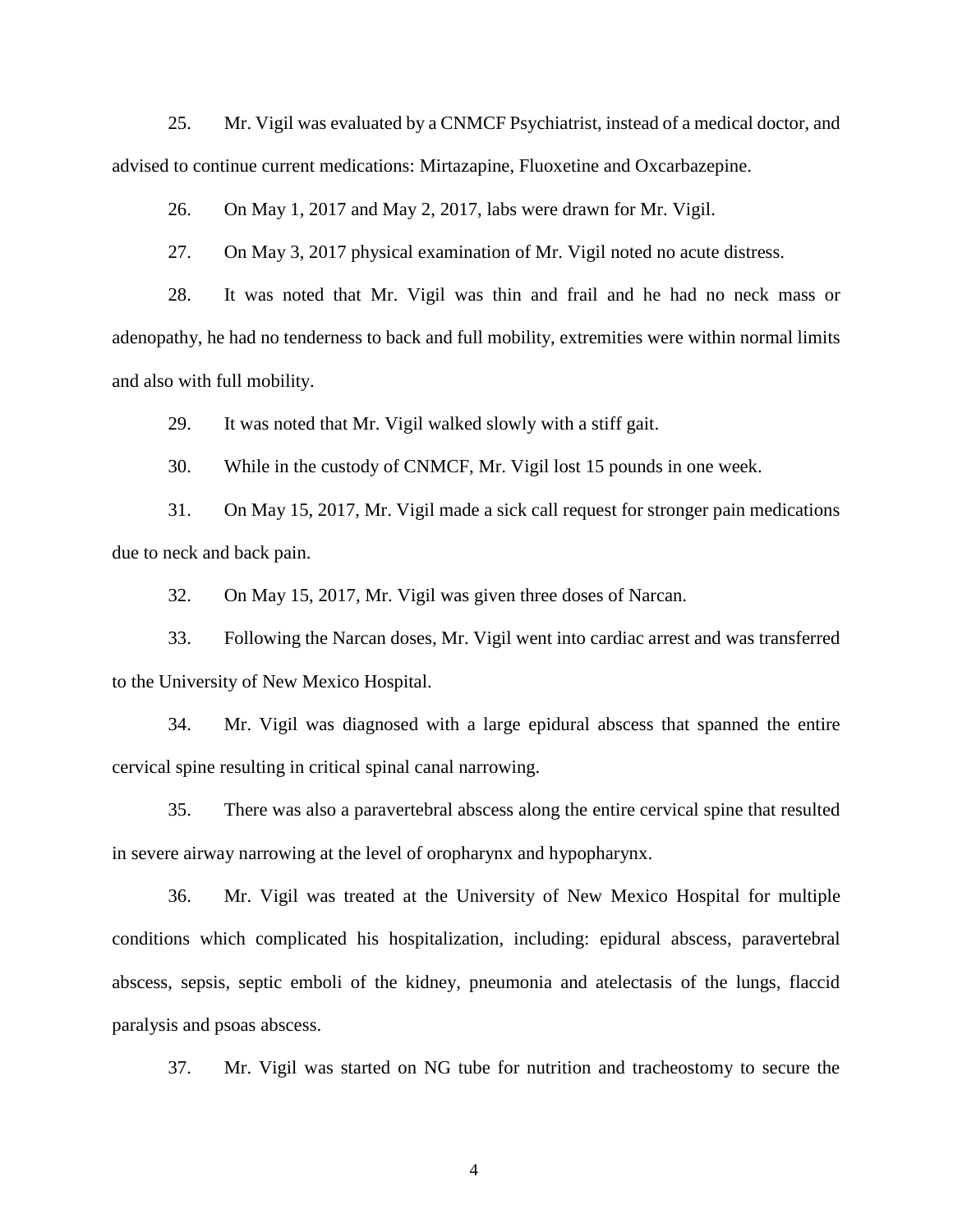airways.

38. Mr. Vigil was treated with appropriate antibiotics for all the infections and transferred to Kindred Hospice on July 7, 2017.

39. Mr. Vigil was immunocompromised due to diabetes.

40. The risk of developing systemic infection in patients with drug abuse and a compromised immune system is high.

41. Any headache or neck pain with history of diabetes, epilepsy and neurological symptoms should be immediately evaluated for infection.

42. Mr. Vigil's wife and other family members report that Mr. Vigil complained that he had reported the growth on his neck, severe neck pain, and severe headaches numerous times to medical staff.

43. Following admission to CNMCF on April 28, 2017, there was little documentation of the patient's headache and neck pain symptoms, despite repeated complaints by Mr. Vigil.

44. Defendant Beaven failed to diagnose the abscess.

45. Defendant Beaven gave Mr. Vigil excessive doses of Narcan.

46. Narcan is contraindicated for patients with Mr. Vigil's medical history and symptoms at the time it was given.

#### **COUNT I MEDICAL MALPRACTICE AND NEGLIGENCE (All Defendants)**

47. Plaintiff incorporates by reference as if fully setforth herein, each and every allegation contained in the paragraphs above.

48. In undertaking the diagnosis, care and treatment of David Vigil, Defendants have a duty to possess and apply the knowledge, skill, and care that is used by reasonably well-qualified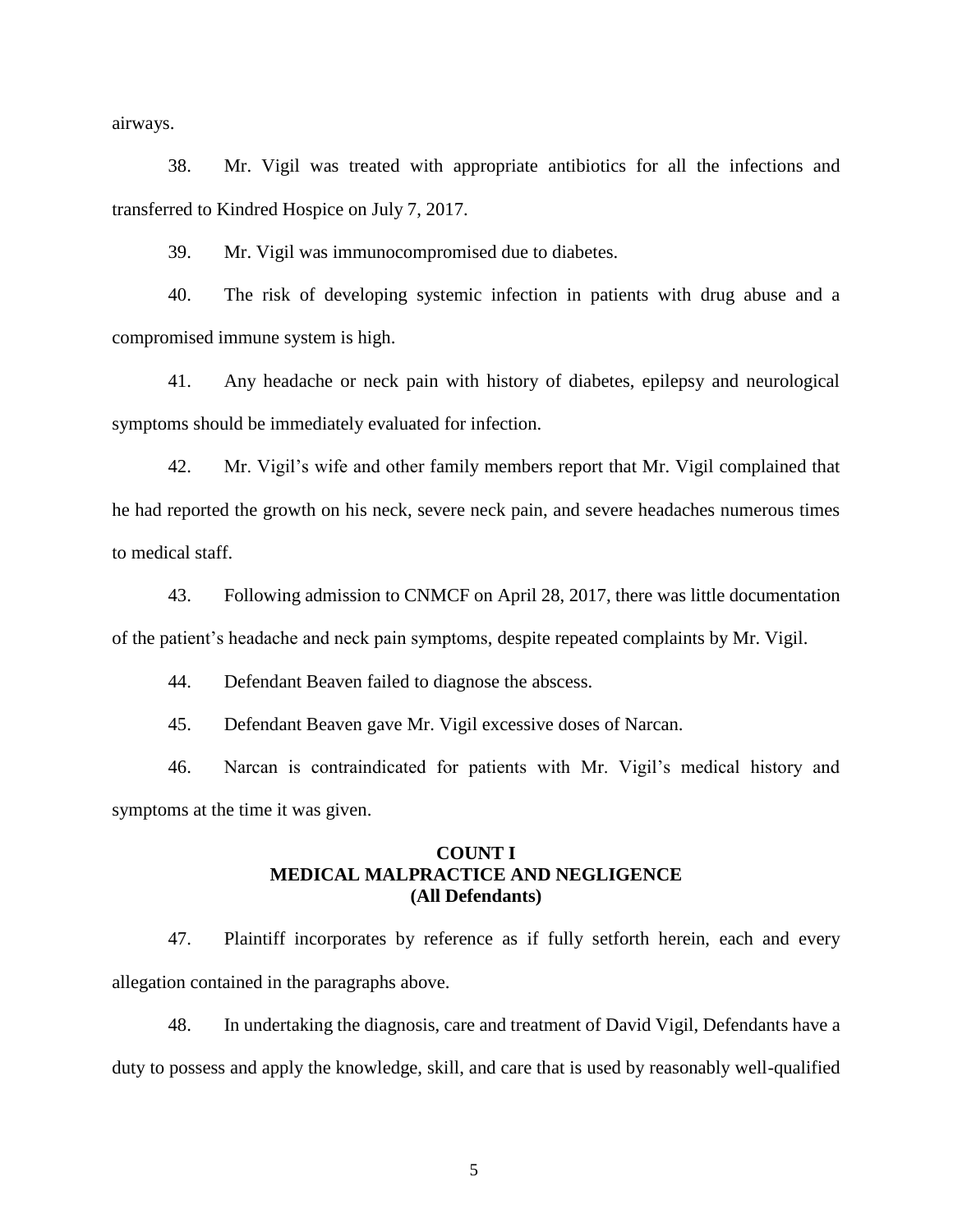healthcare providers in the local community.

49. Defendants breached their duties and were grossly negligent and reckless in the management of Mr. Vigil's health and safety.

50. Defendants' negligence and recklessness include, but are not limited to:

a. Failure to evaluate, treat and manage Mr. Vigil's abscess;

b. Failure to develop, employ, and follow appropriate policies and procedures

with regard to the assessment, treatment, and management Mr. Vigil's abscess;

- c. Failure to create an appropriate treatment plan;
- d. Failure to implement an appropriate treatment plan;
- e. Failure to take the reasonable steps to acquire proper treatment of Mr. Vigil;
- f. Failure to refer Mr. Vigil to appropriate specialists;
- g. Failure to timely transfer Mr. Vigil to an acute care facility, such as UNMH;
- h. Failure to protect and preserve the health of Mr. Vigil;
- i. Improper prescription of Narcan prior to transfer to UNMH; and
- j. Excessive dosing of Narcan.

51. Defendants' failure to assess, treat and manage Mr. Vigil's muscular dystrophy was reckless, wanton and in utter disregard for the safety and welfare of Mr. Vigil.

52. The negligent and reckless acts and omissions of Defendants were the direct and proximate cause of Mr. Vigil's wrongful death.

53. Plaintiff is entitled to compensatory damages for the negligent acts and omissions of Defendants.

54. Plaintiff is entitled to punitive damages against all Defendants for their reckless and wanton acts and omissions.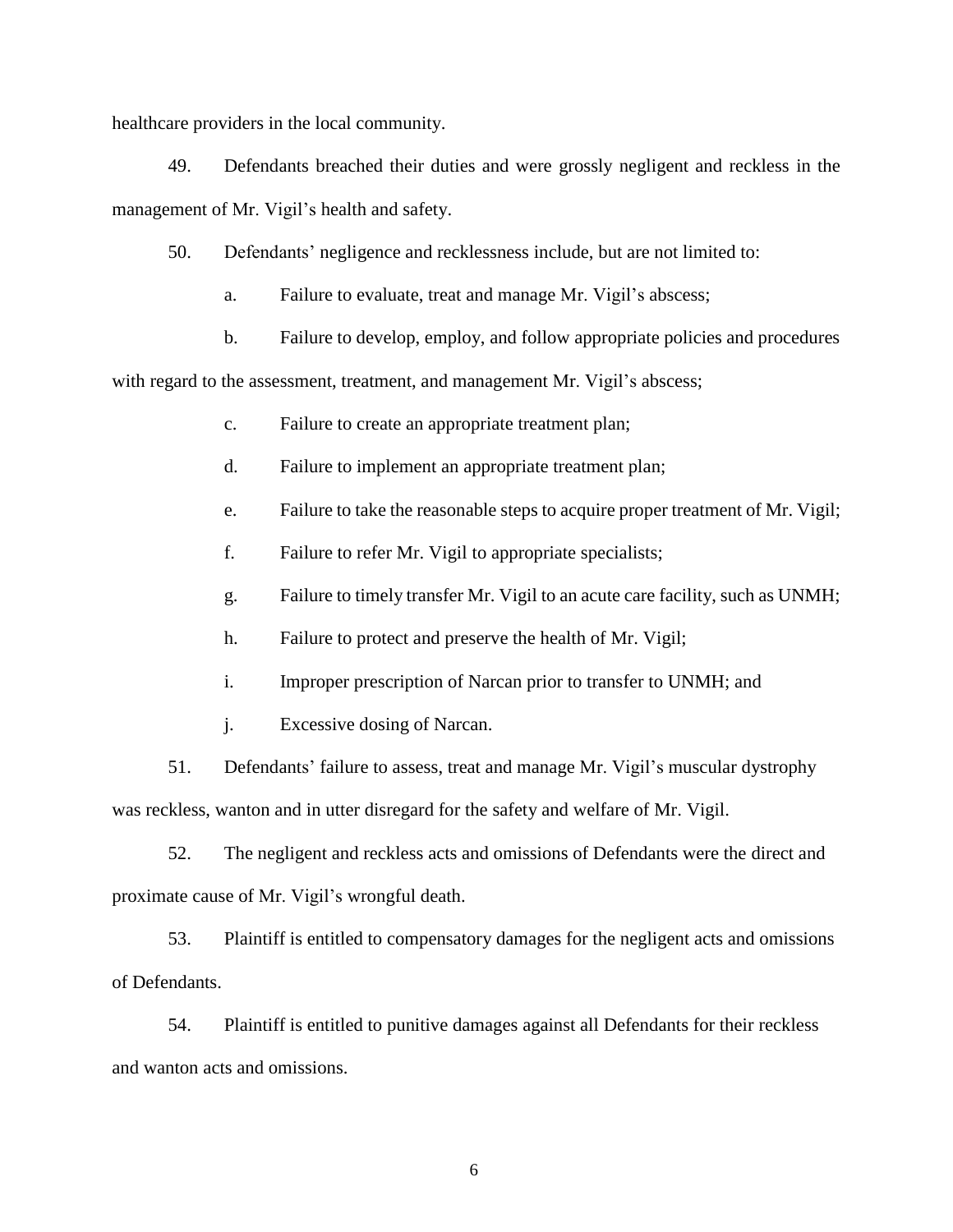# **COUNT II NEGLIGENT OPERATION OF A MEDICAL FACILITY (Centurion)**

55. Plaintiff incorporates by reference as if fully setforth herein, each and every allegation contained in the paragraphs above.

56. Centurion is entrusted with the medical care of New Mexico inmates who have no other source of medical care.

57. Centurion's medical staff at CNMCF lacked suffiicient expertise to assess, treat and manage Mr. Vigil's health conditions, including the abscesses.

58. Centurion was negligent in failing to properly refer Mr. Vigil to be seen by a physician who could effectively treat him.

59. By failing to either: (1) properly treat Mr. Vigil's medical conditions, or (2) properly refer Mr. Vigil to be seen by a physician who could effectively treat him, Centurion breached its duty to medically treat Mr. Vigil in a reasonably prudent manner.

60. Such conduct amounts to negligence in running a medical facility.

61. Such conduct amounts to negligence in the treatment of Mr. Vigil.

62. The actions of Centurion were negligent, willful, wanton, and in gross and reckless disregard for Mr. Vigil's well-being.

63. As a result of the foregoing, Mr. Vigil suffered wrongful death, pain and suffering, and severe psychological and emotional distress for which Plaintiff is entitled to damages, including punitive damages.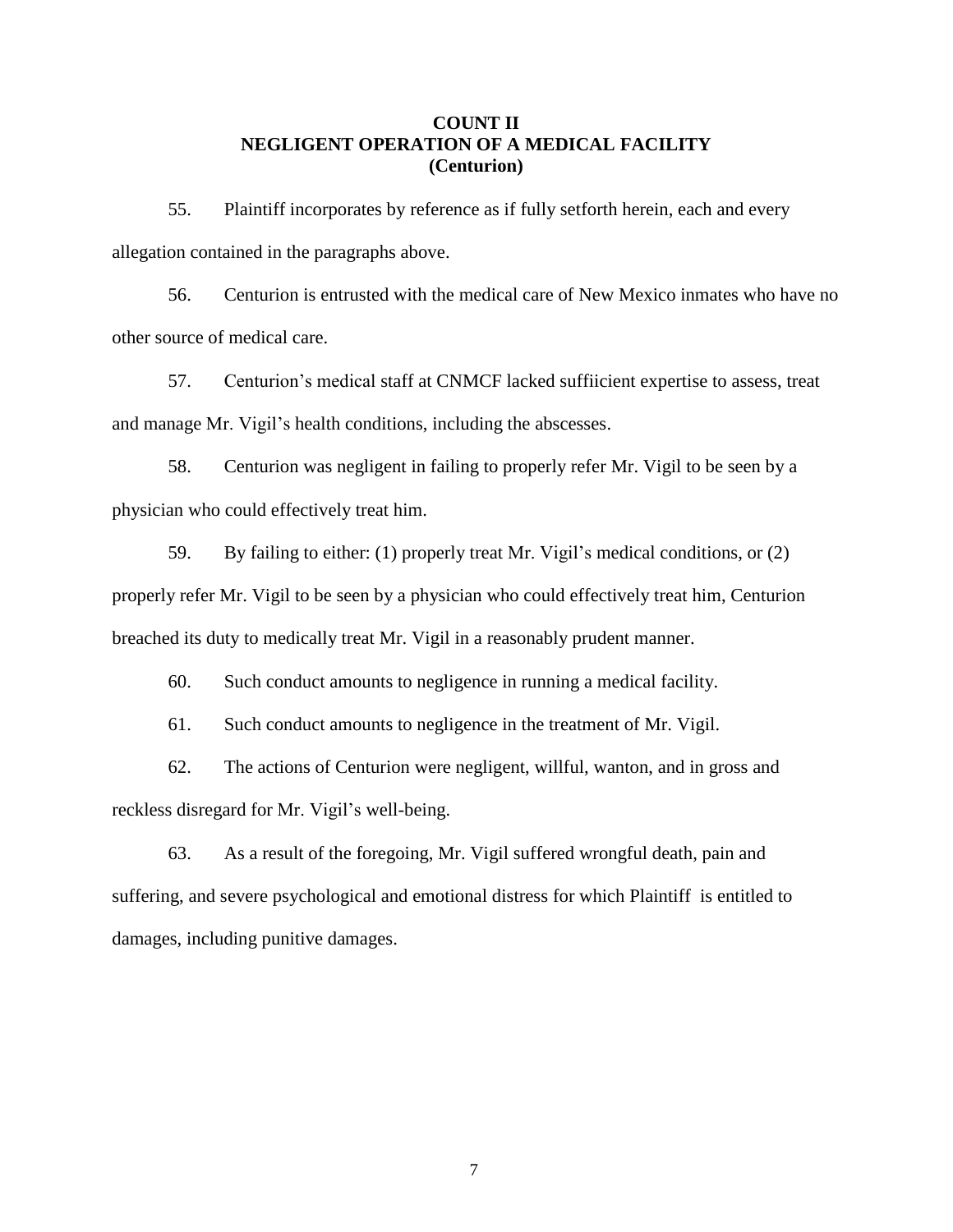### **COUNT III NEGLIGENCE PER SE (All Defendants)**

64. Plaintiff incorporates by reference as if fully setforth herein, each and every allegation contained in the paragraphs above.

65. Defendants are subject to the standards set forth by the American Correctional Association (ACA).

66. Defendants violated ACA standard 4-4350 which provides for a mandatory written treatment plan that is required for offenders requiring close medical supervision, including chronic and convalescent care.

67. Defendants violated ACA standard 4-4350 which requires that that mandatory witten treatment plan include directions to health care and other personnel regarding their roles in the care and supervision of the patient, and is to be approved by the appropriate licensed physician.

68. Defendants violated ACA Standard 4-4348 requiring that offenders who need health care beyond the resources available in the facility as determined by the responsible physician, are transferred under appropriate security provisions to a facility where such care is on call or available 24 hours per day.

69. Defendants violated ACA Standard 4-4348 which specifically states that treatment of an offender's condition should not be limited to resources and services available within a facility.

70. Defendants violated ACA Mandatory Standard 4-4359 which further requires that with chronic conditions that the treatment plan address the monitoring of medications, laboratory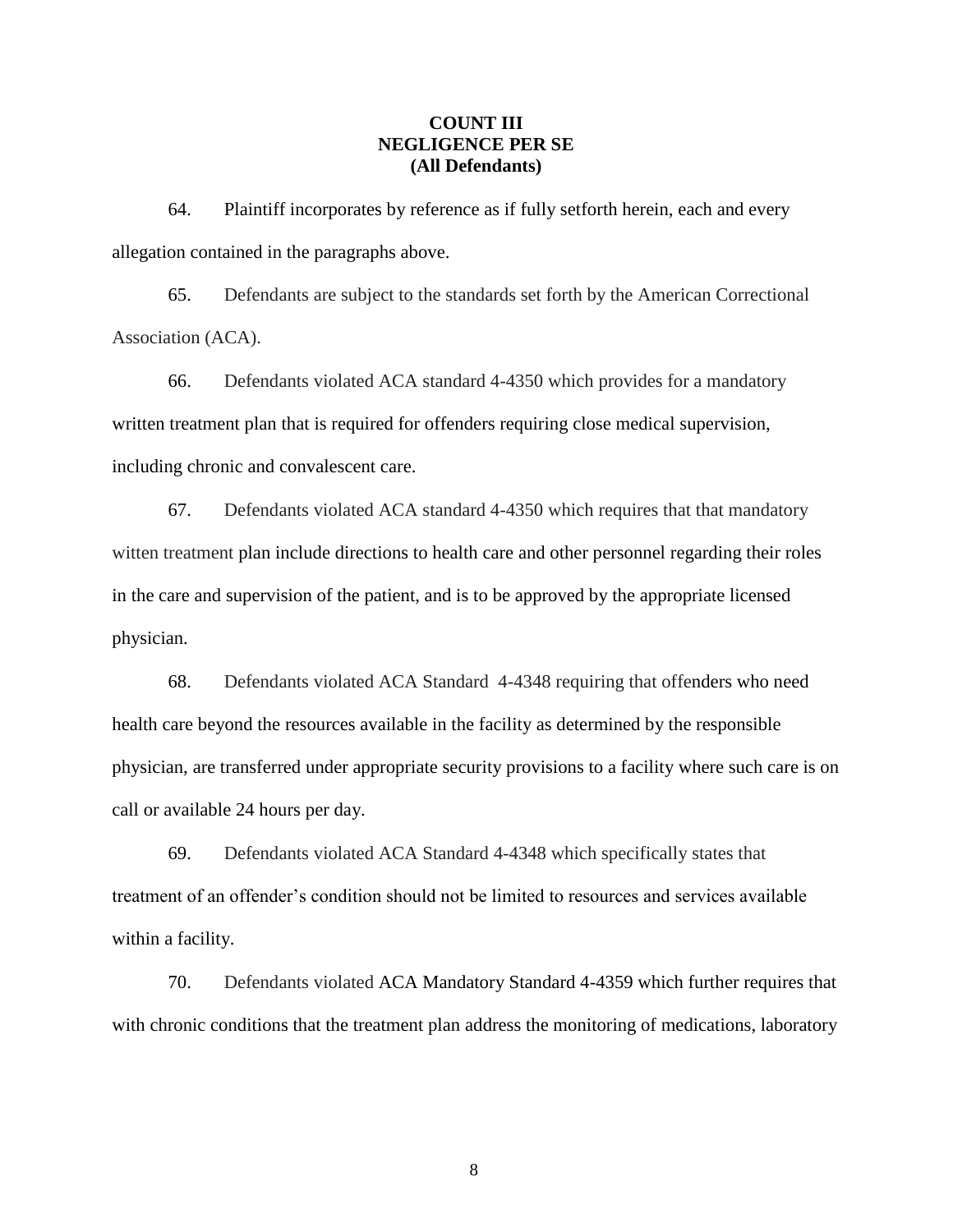testing, the use of chronic care clinics, health record forms, and specialist consultation and review.

71. As a result of the foregoing violations of the ACA and Defendants' negligence per se, Mr. Vigil has suffered wrongful death, pain and suffering, and severe psychological and emotional distress, for which Plaintiff is entitled to damages, including punitive damages.

# **COUNT IV NEGLIGENT HIRING, TRAINING AND SUPERVISION (Centurion)**

72. Plaintiff incorporates by reference as if fully setforth herein, each and every allegation contained in the paragraphs above.

73. Centurion had a duty to properly screen, supervise, educate, and train its employees regarding proper treatment of muscular dystrophy patients.

74. On information and belief, Centurion failed to properly train and supervise its employees, contractors, or agents in such a manner to properly and adequately assess, treat and manage Mr. Vigil's multiple medical conditions and including the emergent abscesses.

75. On information and belief, Centurion failed to properly train and supervise its employees, contractors, or agents in the use of Narcan with a patient with Mr. Vigil's medical history and contemporaneos emergent conditions.

76. Centurion is liable for damages caused by their employees and other agents while working within the scope of their employment under the doctrines of rspondeat superior and agency, in an amount not presently determinable but to be proven at trial.

77. As a result of the foregoing, Mr. Vigil's wrongful death, pain and suffering, and severe psychological and emotional distress, for which Plaintiff is entitled to damages, including punitive damages.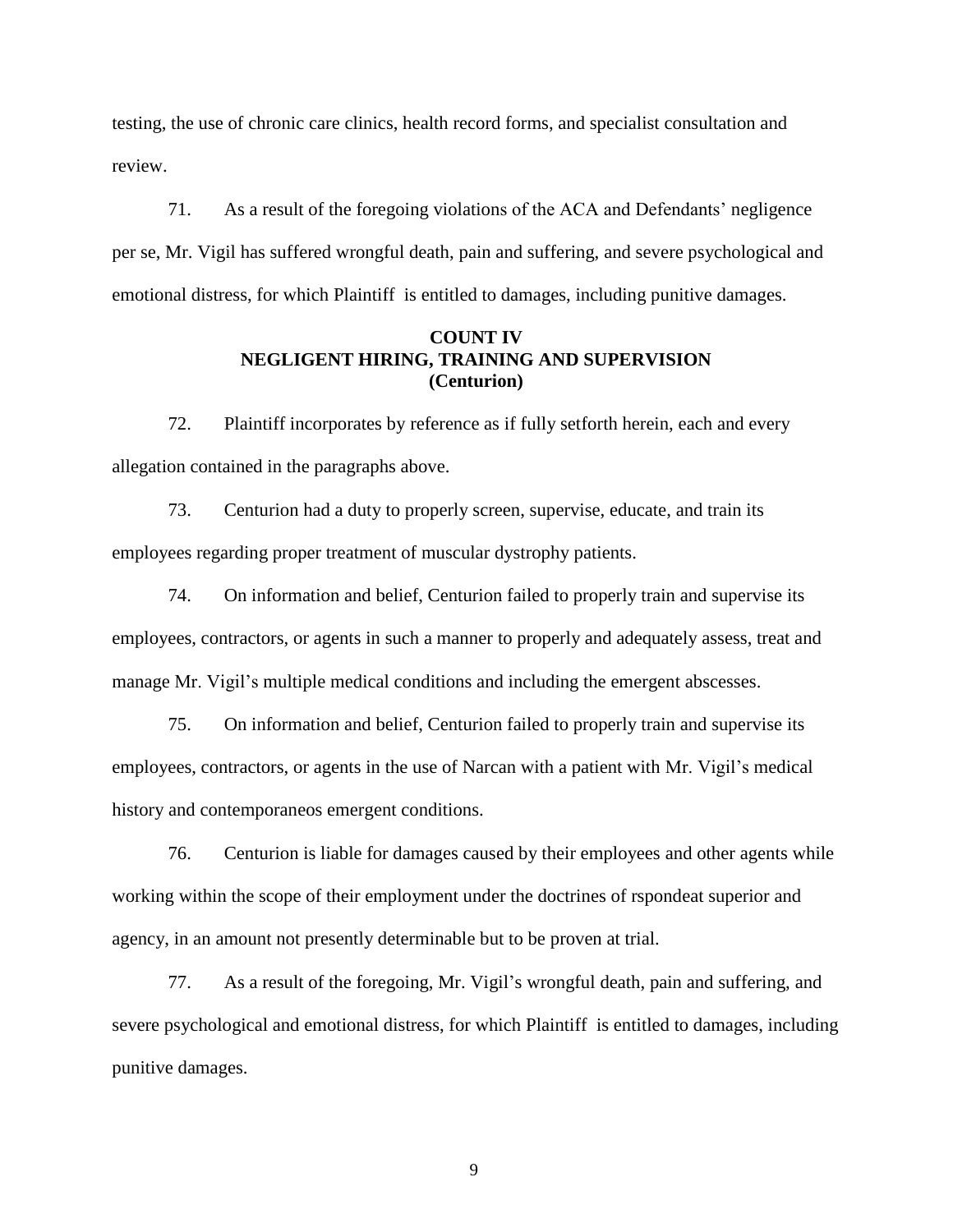# **COUNT V RES IPSA LOQUITUR (All Defendants)**

78. Plaintiff incorporates by reference as if fully setforth herein, each and every allegation contained in the paragraphs above.

79. The injuries and damages, suffered by Mr. Vigil were proximately caused by Defendants.

80. It was Defendants' responsibility to manage and control their medical staff and the care and treatment of Mr. Vigil.

81. The events causing the injuries and damages to Mr. Vigil were of a kind which would not ordinarily occur in the absence of negligence on the part of Defendants.

82. The doctrine of res ipsa loquitur is applicable as a theory of negligence, causation and damages in this case.

83. As a result of the foregoing, Mr. Vigil has suffered wrongful death, pain and suffering, and severe psychological and emotional distress, for which Plaintiff is entitled to damages, including punitive damages.

# **COUNT VI INTENTIONAL INFLICTION OF EMOTIONAL DISTRESS (All Defendants)**

84. Plaintiff incorporates by reference as if fully setforth herein, each and every allegation contained in the paragraphs above.

85. Defendants intentionally denied Mr. Vigil proper and necessary medical care for his emergent abscesses.

86. Defendants intentionally denied Mr. Vigil access to the appropraite specialists emergent abscesses.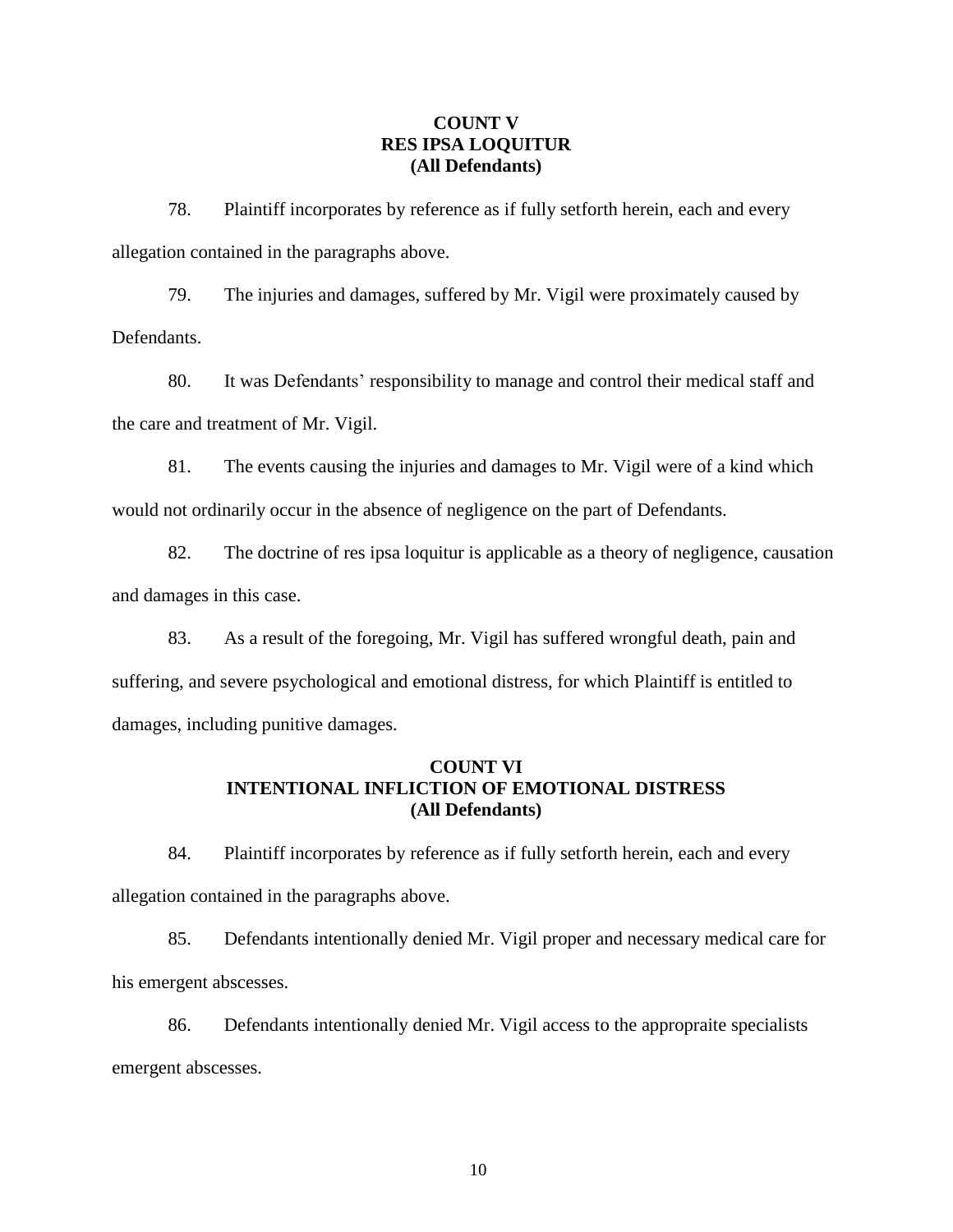87. The conduct of Defendants was extreme, outrageous and intentional.

88. Mr. Vigil suffered severe emotional distress as a result of the conduct of Defendants.

89. As a result of the foregoing, Mr. Vigil has suggered wrongful death, pain and suffering, and severe psychological and emotional distress, for which Plaintiff is entitled to damages, including punitive damages.

# **COUNT VII INTENTIONAL INFLICTION OF EMOTIONAL DISTRESS (All Defendants)**

90. Plaintiff incorporates by reference as if fully setforth herein, each and every allegation contained in the paragraphs above.

91. Defendants maliciously and intentionally denied Mr. Vigil access to proper and necessary medical care.

92. Defendants maliciously and intentionally denied Mr. Vigil access to proper and necessary specialist medical care.

93. Defendants maliciously and intentionally denied Mr. Vigil access to proper and necessary emergency medical care.

94. The conduct of Defendants was extreme, outrageous, reckless and intentional.

95. As a result of the foregoing, Mr. Vigil suffered severe psychological and

emotional distress, for which Plaintiff is entitled to damages, including punitive damages.

# **COUNT VIII PUNTIVE DAMAGES (All Defendants)**

96. Plaintiff incorporates by reference as if fully setforth herein, each and every allegation contained in the paragraphs above.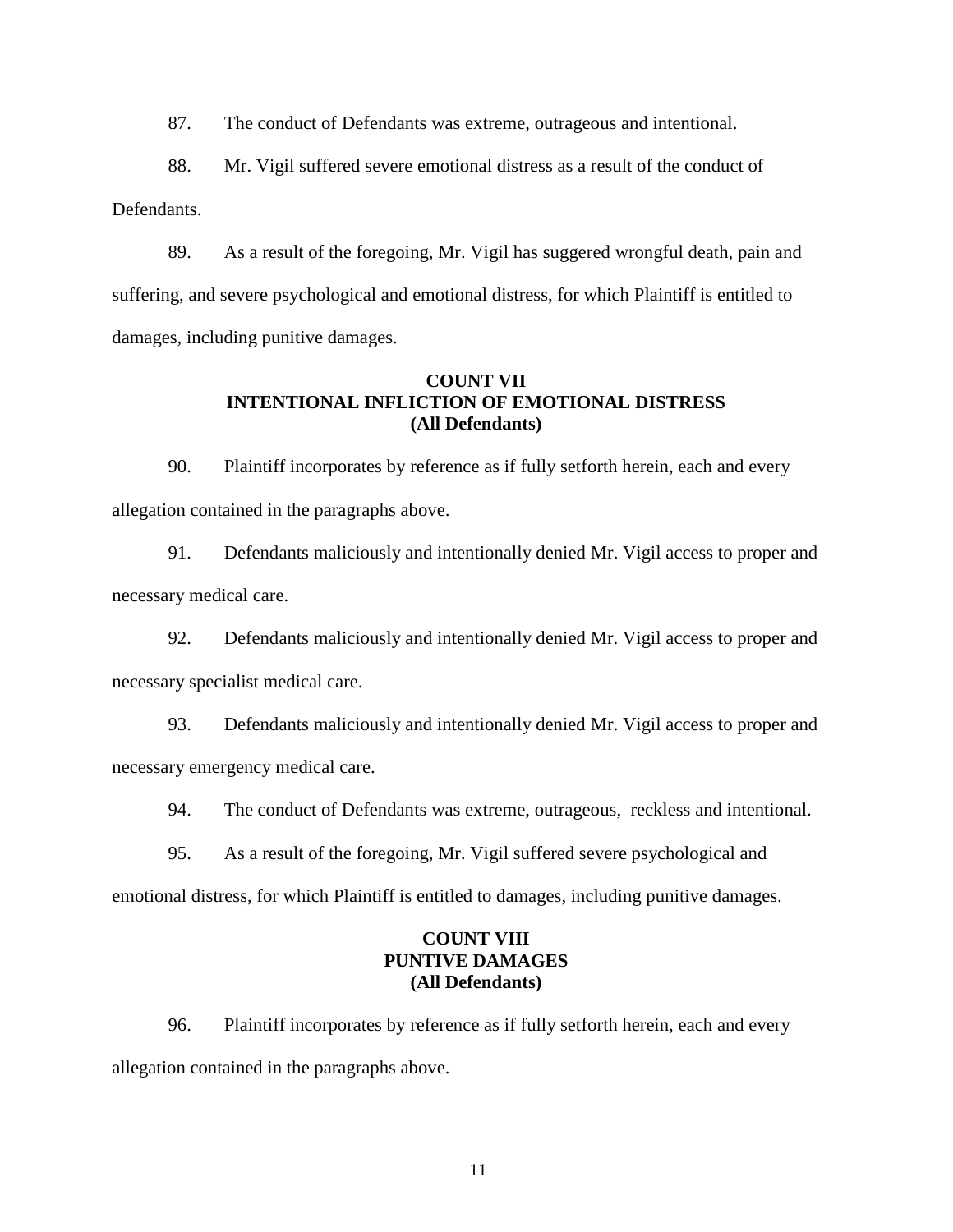97. The acts and omissions complained of in the causes of action stated above are egregious in reckless, wanton and total disregard to the rights of Mr. Vigil, that in addition to the actual damages ascertained and demonstrated by a preponderance of the evidence, that punitive damages or exemplary damages to punish and deter these types of acts and omissions from occurring in the future are appropriate.

## **COUNT IX RESPONDEAT SUPERIOR AND AGENCY**

98. Plaintiff incorporates by reference as if fully setforth herein, each and every allegation contained in the paragraphs above.

99. Centurion is responsible to Mr. Vigil under the doctrine of respondeat superior for the conduct of its employees and agents.

100. Centurion is responsible to Mr. Vigil under the doctrine of agency for the conduct of its employees and agents.

101. ACA Mandatory Standard 4-4381 makes this clear stating that the Health Authority arranges for the availability of health care services: the responsible clinician determines what services are needed; the official responsible for the facility provides the administrative support for making the services accessible to offenders.

**WHEREFORE**, Plaintiff requests judgment as follows:

A. Compensatory damages in an amount to be determined by this Court as adequate for pain, suffering, and injuries to David Vigil;

B. Costs incurred by Plaintiff, including pre-judgment and post-judgment interest;

C. Compensatory damages in an as yet undetermined amount, jointly and severally against all Centurion and Dr. Beaven, including damages for severe emotional distress;